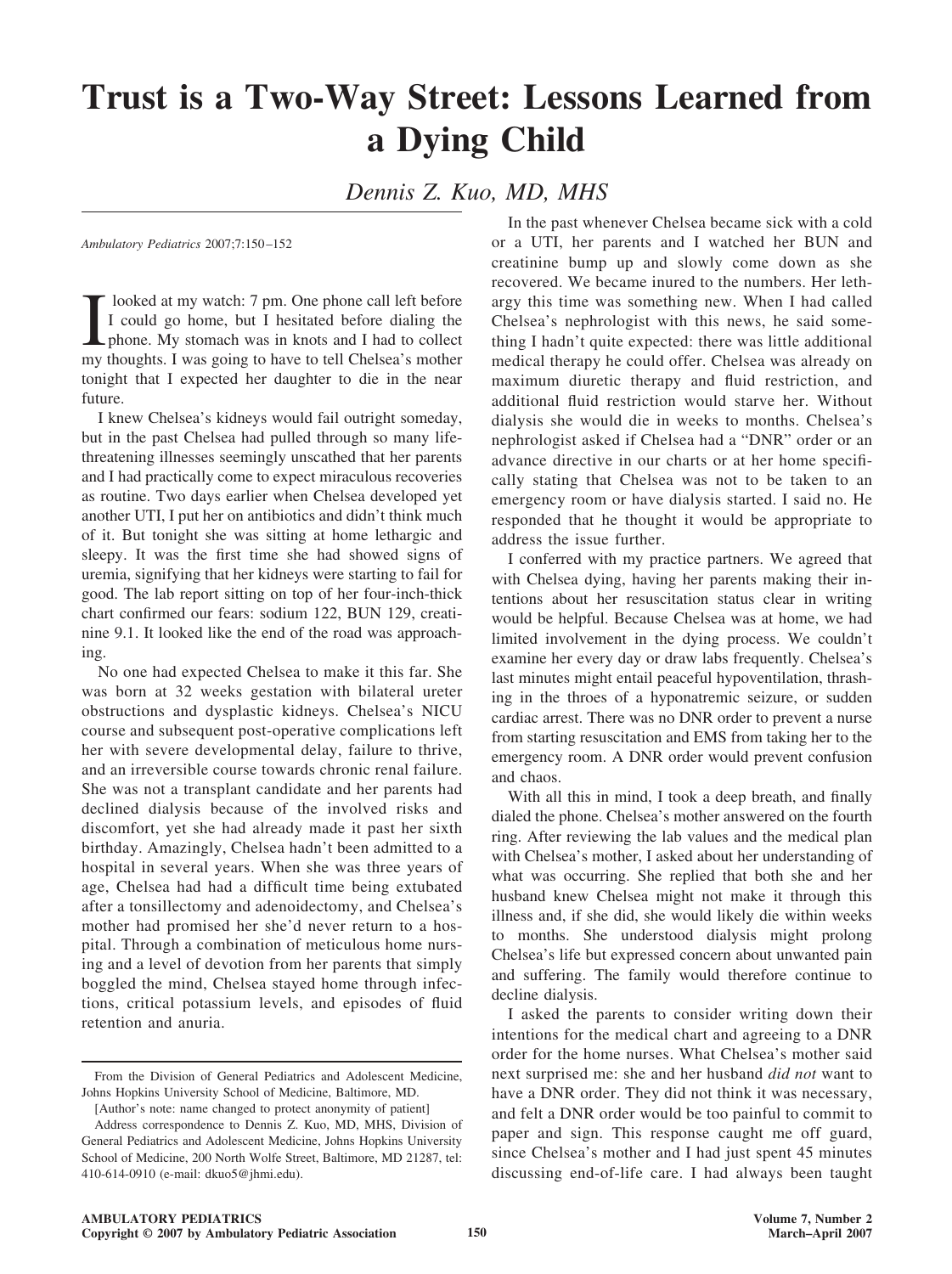that families generally welcomed the chance to make their desires for comfort care clear, and wondered what might be preventing the parents from agreeing to a DNR order.

Chelsea recovered from this UTI and became her usual happy self again. Her parents and I joked—for the umpteenth time—that Chelsea had surpassed the nine lives of a cat. But I kept thinking about our conversation. I wondered if we had reviewed all of the medical issues adequately. I wondered if her parents' reluctance to have a written care plan at home or a DNR order meant there was the slightest bit of uncertainty about their decision to decline dialysis and resuscitative measures. And I wondered about our professional obligation, overseeing the care of a terminally ill child at home without specific instructions about what to do if the child had a life-threatening event. I verbally informed the home nurses that they were to find the parents if Chelsea developed shallow respirations or an irregular pulse, but there was no DNR order that would prevent them from resuscitating or calling 911. So I decided to double-check the issue in a subsequent phone call to the family.

I understand why you have to ask about these things, Chelsea's mother said. She assured me they were committed to comfort care, but having a DNR order would cross the line.

I asked whether this meant there was any degree of uncertainty about Chelsea's care. Should we revisit dialysis again?

No, Chelsea's mother said. Nothing had changed. Dialysis was out.

I asked what would happen if Chelsea stopped breathing or if her heart stopped. What if a nurse tried to start CPR?

No, Chelsea's mother said. That won't happen. "I will call you when it's all over to pronounce her. You have my word."

*Was her word good enough?* I wondered. Could I trust that her parents had really thought the dialysis issue through, that they wouldn't regret their decision?

It occurred to me that by pushing Chelsea's parents to agree to a written DNR order, something they clearly found difficult to have, I was essentially saying I *didn't* trust their word that they would ensure no resuscitation would take place. We expect patients to trust *our* word every day, whether we are prescribing an antibiotic for an ear infection, recommending a formula for an infant, or reassuring them that a child is growing appropriately. Yet in our defensive medicine mindset, we don't seem to want to trust patients in kind. Everything has to be written down, signed, dated, and documented because we fear that our patients will not follow our advice, or perhaps sue over an unintended outcome.

I knew that I was making matters worse by continuing to bring the subject up with Chelsea's parents. Despite published studies and years of listening to mentors tell me how important DNR orders and advance directives were for terminally ill patients, I had a gut feeling that dropping the subject was the right thing to do. Chelsea's parents and I strived to be partners in their daughter's care, and we had made many compromises over the years. Respecting their wishes regarding their daughter's end-of-life care seemed like a natural conclusion to years of mutually respectful communication.

I trust you and I know you are doing the right thing for your daughter, I finally told Chelsea's mother. I won't discuss this issue again.

My partners asked me what to expect when they were on call for the practice. "I trust them," I told my partners. "They will only call when it is all over."

Chelsea's nephrologist wasn't so sure about this change of approach until one final consultation shortly before she died. In the consultation note he wrote "I believe that [Chelsea's] mother has her true interests in mind." We never talked about the subject again.

Her parents and I continued our plans for comfort care. We made oxygen and morphine available. We discussed how Chelsea's death might impact her brother and sisters. We planned for a limited autopsy of her abdomen. We discussed hospice care. *Only a matter of time until demise,* I wrote in the chart. *Parents understand. Declining dialysis*. *Declining transfusion, declining hospitalization.* I knew the parents were ready to let Chelsea go when the time came.

Chelsea's parents were true to their word. One month before her seventh birthday, Chelsea had her final bout of pyelonephritis. I returned from a weekend off to find out that Chelsea was completely anuric. That afternoon, while I was seeing patients in the office, her father called to tell me that Chelsea had stopped breathing. I went immediately to their house and pronounced Chelsea dead. She had died in her mother's arms at home as the family had wanted. Her parents would later thank me for the care that I had given their daughter, and I would in turn tell them what an inspiration their strength and compassion was for all those who worked with them.

Two months after Chelsea died, I moved to a different city to begin my fellowship in general academic pediatrics. I no longer see Chelsea's family regularly, but I think about them quite often and we continue to stay in touch. The distance has given me the opportunity to reflect on an extraordinary experience and a window into an amazing family's life. Of course, the story of a little girl who defied the odds is inspiring by itself. But what I remember most is my close partnership with Chelsea's parents, the trust we shared, and how we carried out family-centered endof-life plans together. I have realized that the partnership that Chelsea's parents and I built was not created overnight. Rather, it was built over many visits, phone calls, and many illnesses where we made many decisions and compromises together.

My experience has taught me that trust in a partnership is a two-way street. The close partnership with Chelsea and her family enabled me to be comfortable with having no written DNR order for a child who by all accounts was terminal. I knew that the family had come to terms with